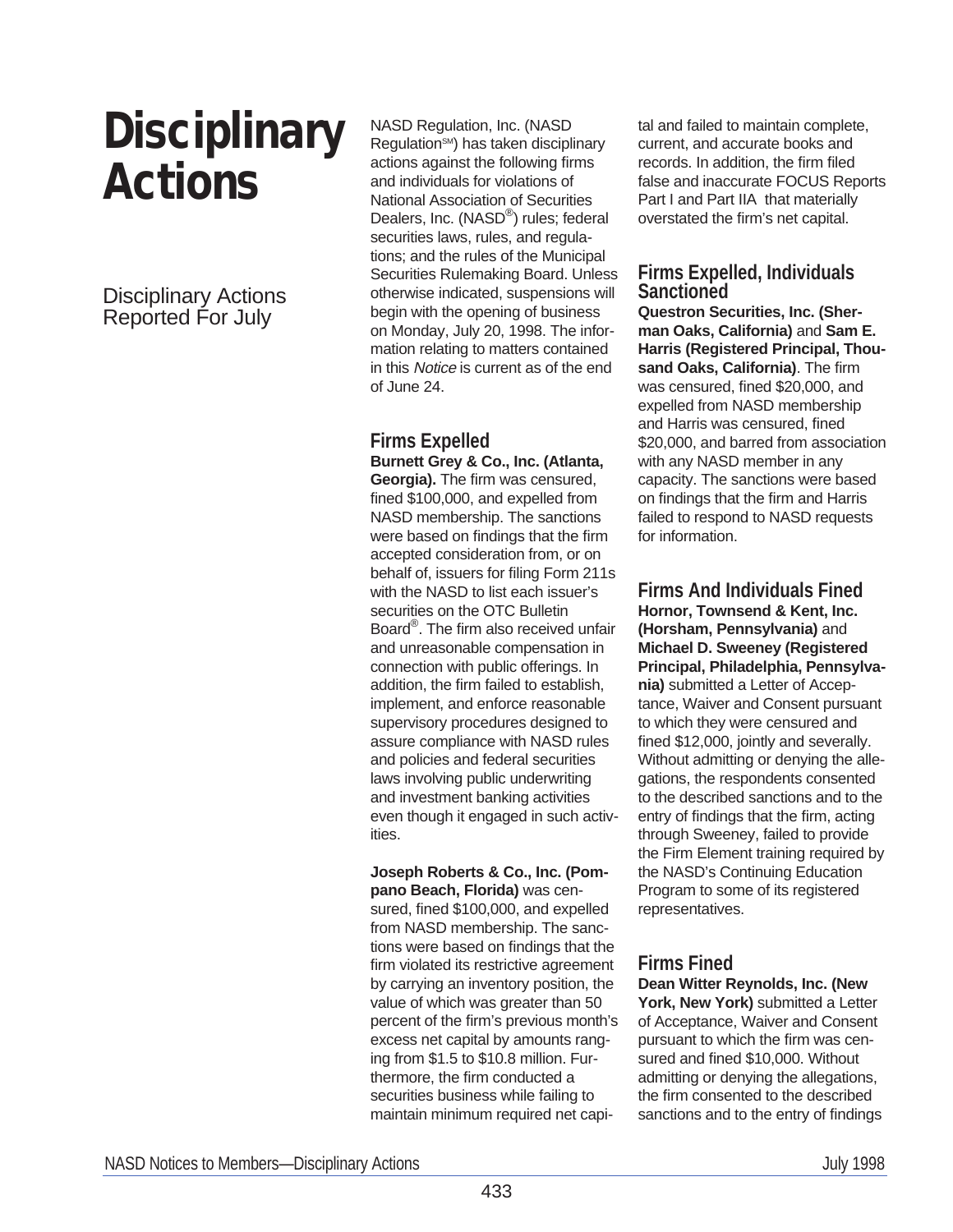that it failed to respond to NASD requests for documents and information in connection with an NASD arbitration.

**NationsBanc Investments, Inc. (Charlotte, North Carolina)** submitted a Letter of Acceptance, Waiver and Consent pursuant to which the firm was censured and fined \$5,000, jointly and severally with an individual, and fined an additional \$11,000. Without admitting or denying the allegations, the firm consented to the described sanctions and to the entry of findings that it allowed an individual to continue performing duties as a principal although he had not satisfied the Regulatory Element of his continuing education requirement. The findings also stated that the firm failed to have an individual performing duties requiring principal registration properly qualified and registered as such, failed to provide an adequate supervisory system with respect to principal registrations, and failed to prepare and maintain written procedures reasonably designed to achieve compliance with all applicable rules and regulations.

**R.D. White & Co., Inc. (New York, New York)** submitted an Offer of Settlement pursuant to which the firm was censured and fined \$20,000, and fined \$5,000, jointly and severally with an individual. Without admitting or denying the allegations, the firm consented to the described sanctions and to the entry of findings that it failed to report to the NASD on a timely basis statistical and summary information regarding customer complaints and a securities consent judgment entered into with the State of New Jersey Bureau of Securities. The findings also stated that the firm failed to develop and maintain a continuing and current education program for its registered persons and to develop a written training plan. In addition, the NASD determined that the firm failed to establish, maintain,

and enforce adequate supervisory systems as well as written supervisory procedures reasonably designed to ensure its compliance with reporting and continuing education requirements.

# **Individuals Barred Or Suspended**

**Alan L. Alexander (Registered Representative, Coconut Grove, Florida)** was censured, fined \$20,000, and barred from association with any NASD member in any capacity. The sanctions were based on findings that Alexander failed to respond to NASD requests for information.

**Gary W. Atwood (Registered Principal, Tampa, Florida)** submitted a Letter of Acceptance, Waiver and Consent pursuant to which he was censured, fined \$150,000, barred from association with any NASD member in any capacity, and required to pay \$80,000 in restitution to a public customer. Without admitting or denying the allegations, Atwood consented to the described sanctions and to the entry of findings that he induced a public customer to invest \$80,000 in promissory notes issued by a fictitious entity that Atwood created. According to the findings, Atwood prepared the notes and signed them on behalf of this fictitious entity, converted the proceeds of the \$80,000 in checks he received from the customer, and used the funds for his own benefit.

**William B. Badinelli, Jr. (Registered Principal, West Nyack, New** York) submitted a Letter of Acceptance, Waiver and Consent pursuant to which he was censured, fined \$25,000, suspended from association with any NASD member in any capacity for 20 days, and required to requalify by exam for the Series 24 registration before again acting in that capacity. Without admitting or

denying the allegations, Badinelli consented to the described sanctions and to the entry of findings that, in his capacity as his member firm's compliance director, Badinelli failed to establish, maintain, and enforce adequate supervisory procedures reasonably designed to prevent excessive markups.

**Edward F. Escamilla (Registered Representative, Long Beach, California)** was censured, fined \$25,000, barred from association with any NASD member in any capacity, and ordered to reimburse his member firm \$1,000. The sanctions were based on findings that Escamilla converted money orders totaling \$1,000 that he received from a public customer by endorsing and depositing them in his personal bank account. Escamilla also failed to respond to NASD requests for information.

**Ilya Fisher (a/k/a Ilya Fikher, Elliot Fisher** and **Elliot Fikher, Registered Representative, Rego Park, New York)** submitted a Letter of Acceptance, Waiver and Consent pursuant to which he was censured, fined \$70,000, barred from association with any NASD member in any capacity and ordered to disgorge \$38,789.55 to the NASD. Without admitting or denying the allegations, Fisher consented to the described sanctions and to the entry of findings that he executed transactions in the account of a public customer without the customer's prior knowledge, authorization, or consent. The findings also stated that Fisher had an impostor take the Series 7 and 63 exams on his behalf and gave false and misleading testimony to the NASD during an on-the-record interview.

**Maureen E. Galligan (Registered Representative, San Diego, California)** was censured, fined \$20,000, and barred from association with any

NASD member in any capacity. The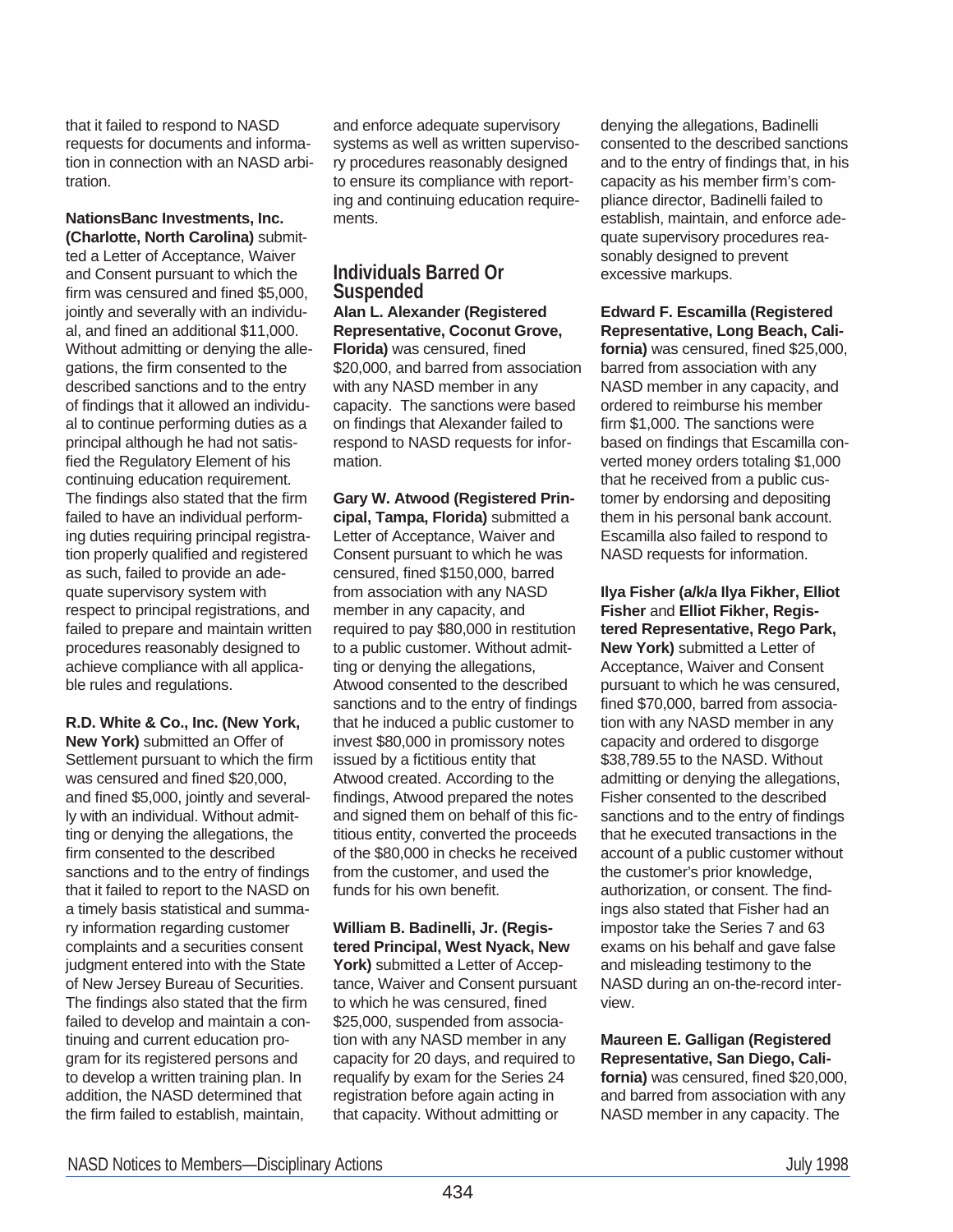sanctions were based on findings that Galligan failed to respond to NASD requests for information.

**James A. Goetz (Registered Representative, Dickinson, North**

**Dakota)** was censured, fined \$2,500, and barred from association with any NASD member in any capacity, with the right to reapply after one year to become associated with an NASD member. The Securities and Exchange Commission (SEC) imposed the sanctions following appeal of a November 1996 National Business Conduct Committee (NBCC) decision. The sanctions were based on findings that Goetz submitted applications to his member firm's matching gifts program requesting that \$1,600 be donated to his daughter's school, misrepresenting that he had contributed personal funds in that amount, a requirement of the program. Goetz knew or should have known that the funds were used to offset the tuition of his daughter at the designated school, in further violation of the matching gifts program.

**Arthur R. Hall (Registered Representative, Amston, Connecticut)**

submitted a Letter of Acceptance, Waiver and Consent pursuant to which he was censured, fined \$50,000, and barred from association with any NASD member in any capacity. Without admitting or denying the allegations, Hall consented to the described sanctions and to the entry of findings that he commingled funds of a public customer totaling \$10,617.34 with those of his bookkeeping and advisory business, independent of his member firm.

**Mary Margaret Hart (Registered Representative, Scranton, Pennsylvania)** submitted a Letter of

Acceptance, Waiver and Consent pursuant to which she was censured, fined \$20,000, and barred from association with any NASD member in

any capacity. Without admitting or denying the allegations, Hart consented to the described sanctions and to the entry of findings that she failed to respond to NASD requests to appear for testimony.

**David Richard Hasler (Registered Principal, West Des Moines, Iowa)** was censured, fined \$20,000, and barred from association with any NASD member in any capacity. The sanctions were based on findings that Hasler failed to respond to NASD requests for information.

**Forrest Gahl Jackson (Registered Principal, Marina Del Rey, California)** was censured, fined \$20,000, and barred from association with any NASD member in any capacity. The sanctions were based on findings that Jackson failed to respond to NASD requests for information.

**John Robert Jones, Jr. (Registered Principal, Santa Monica, California)** submitted a Letter of Acceptance, Waiver and Consent pursuant to which he was censured, fined \$10,000, suspended from association with any NASD member as a general securities principal for 30 days, and ordered to requalify by exam as a general securities principal. Without admitting or denying the allegations, Jones consented to the described sanctions and to the entry of findings that he permitted an individual to engage actively in the management of the securities business of his member firm without being registered in a principal capacity. The findings also stated that Jones permitted individuals to execute corporate securities transactions for the accounts of public customers when they were not licensed to sell corporate securities.

Furthermore, the NASD determined that Jones, as the branch manager of his member firm's Office of Supervisory Jurisdiction (OSJ), failed to

establish and maintain a system to supervise the activities of registered representatives and associated persons in the OSJ that was reasonably designed to achieve compliance with NASD rules. Specifically, Jones failed to establish and maintain a system for handling customer complaints.

**Nicholas L. Keating, III (Registered Principal, Toms River, New Jersey)** submitted a Letter of Acceptance, Waiver and Consent pursuant to which he was censured, fined \$12,500, suspended from association with any NASD member in any capacity for 15 days, and required to requalify by taking the Series 26 exam. Without admitting or denying the allegations, Keating consented to the described sanctions and to the entry of findings that he signed the names of public customers on account applications after the customers had signed similar forms acknowledging their transaction. The findings also stated that Keating signed the name of a licensed agent on life insurance applications after the customers had signed the applications.

**Lawrence M. Knapp (Registered Representative, Lakewood, Col-**

**orado)** was censured, fined \$170,000, ordered to reimburse his member firm \$30,069.47, and barred from association with any NASD member in any capacity. The sanctions were based on findings that Knapp received checks totaling \$30,069.47 from a public customer for investment purposes. Knapp instructed the customer to make the checks payable to him. Instead of investing the funds, Knapp converted the money to his own use and benefit. Knapp also failed to respond to NASD requests for information.

**Robert E. Ligowski (Registered Representative, Matawan, New Jersey)** and **Louis C. Marchione,**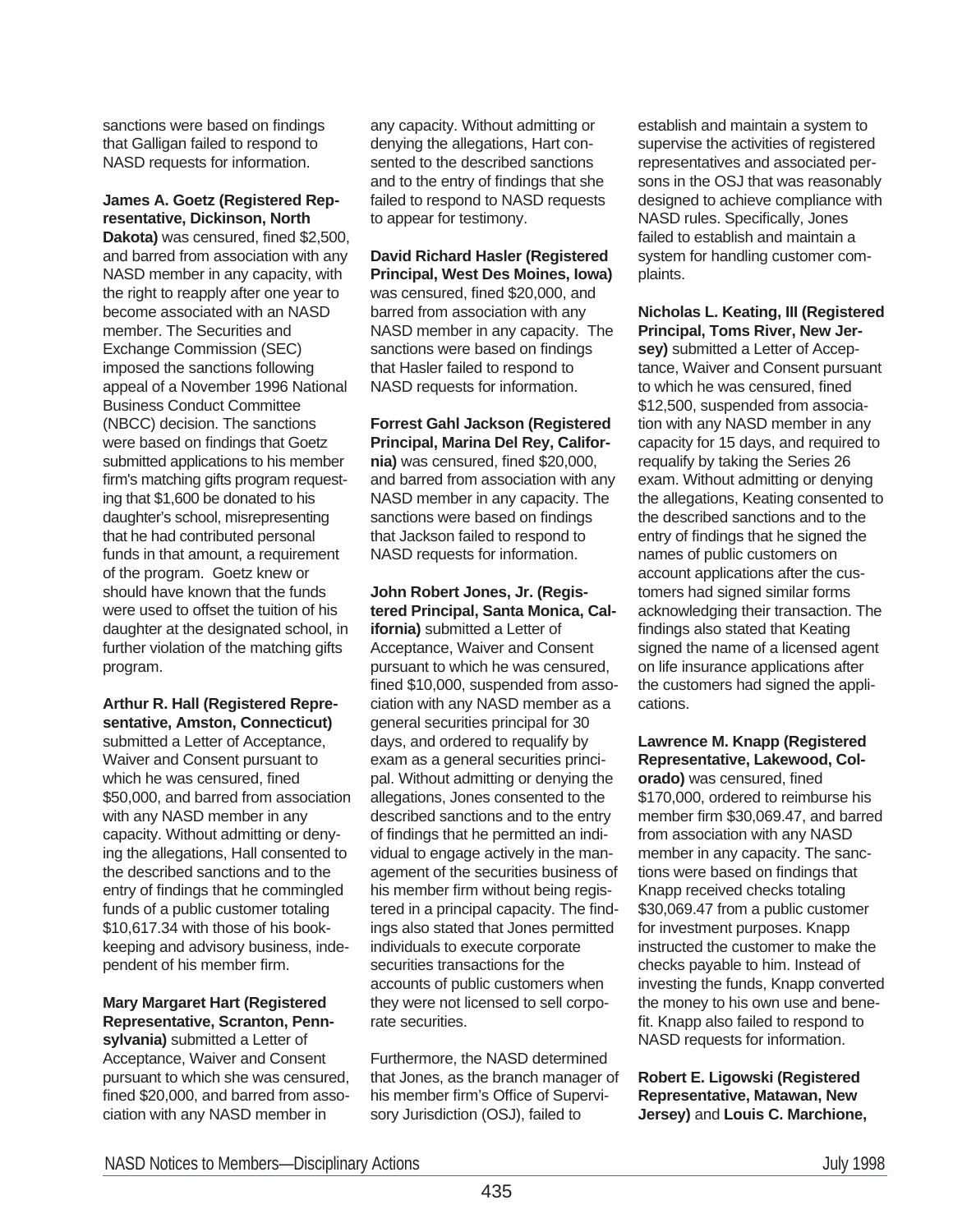**Jr. (Registered Representative, N. Massapequa, New York)** submitted an Offer of Settlement pursuant to which they were each censured, fined \$2,500, suspended from association with any NASD member in any capacity for two weeks, and required to requalify by exam as a general securities representative. If the respondents fail to requalify, they will be suspended from association with any NASD member until they have requalified. Without admitting or denying the allegations, the respondents consented to the described sanctions and to the entry of findings that they charged public customers unfair prices in connection with the sale of warrants. Furthermore, Ligowski and Marchione failed to make a reasonable inquiry as to the fairness of the prices charged and had discretion in the pricing of these transactions. Ligowski and Marchione also charged gross commissions ranging from 12 to 30 percent of the total dollar amount paid by the customers in transactions in the subject securities.

#### **Anthony C. Louvaris (Registered Principal, Tallahassee, Florida)**

submitted a Letter of Acceptance, Waiver and Consent pursuant to which he was censured, suspended from association with any NASD member in any capacity for one year, and required to requalify as a general securities principal by taking and passing the Series 24 exam. Without admitting or denying the allegations, Louvaris consented to the described sanctions and to the entry of findings that he induced public customers to participate in private securities transactions without the authority or knowledge of his member firm.

**Curtis Lewis Marchand, III (Registered Principal, Denver, Colorado)** and **David Keith Nelson (Registered Principal, Pleasantville, New York)** submitted Offers of Settlement pursuant to which Marchand was

censured, fined \$1,000, and suspended from association with any NASD member in any capacity for five days. In addition, Marchand must submit to additional supervision by his member firm for one year following the suspension, and at the end of the one-year period of additional supervision, Marchand or his member firm must submit a report to the NASD detailing the additional supervision over his activities. Nelson was censured, fined \$75,000, and barred from association with any NASD member in any capacity. Without admitting or denying the allegations, the respondents consented to the described sanctions and to the entry of findings that Marchand employed devices to defraud public customers by recommending and urging customers to buy speculative and unseasoned securities through baseless price predictions and predictions of returns in transactions. Furthermore, Marchand omitted or misstated to customers material information in sales of recommended securities and failed to have a reasonable basis for his recommendations.

The findings also stated that Nelson failed to supervise several registered representatives adequately and properly, encouraged them to participate in a boiler room to market speculative and unseasoned companies to public customers, and to engage in aggressive and high-pressure sales tactics without concern for suitability and without having a reasonable basis for the recommendations to customers. In addition, the NASD determined that Nelson distributed, instructed, or permitted associated persons to utilize telemarketing scripts in making sales presentations to the public that did not conform to the NASD advertising rules. Nelson also failed to respond completely to NASD requests for information.

**Paul J. Maton (Associated Person, Northbrook, Illinois)** submitted an

Offer of Settlement pursuant to which he was censured, fined \$20,000, and barred from association with any NASD member in any capacity. Without admitting or denying the allegations, Maton consented to the described sanctions and to the entry of findings that he failed to respond to NASD requests for information.

**Duane Lee McBride (Registered Principal, Escondido, California)** submitted an Offer of Settlement pursuant to which he was censured, fined \$1,950,685, and barred from association with any NASD member in any capacity. Without admitting or denying the allegations, McBride consented to the described sanctions and to the entry of findings that he received funds totaling \$653,594.17 from public customers for investment purposes. The NASD determined that McBride failed to execute the purchase of partnership interests on the customers' behalf, and instead, converted approximately \$390,137.12 of these funds to his own use and benefit without the customers' knowledge or consent.

**Leonard D. Moore (Registered Representative, Spartanburg, South Carolina)** submitted an Offer of Settlement pursuant to which he was censured, fined \$5,000, and barred from association with any NASD member in any capacity. Without admitting or denying the allegations, Moore consented to the described sanctions and to the entry of findings that he forged the signature of a public customer on a disbursement request form.

**Scott T. Nichol (Registered Representative, Brookfield, Wisconsin)** was censured, fined \$20,000, and barred from association with any NASD member in any capacity. The sanctions were based on findings that Nichol failed to respond to NASD requests for information.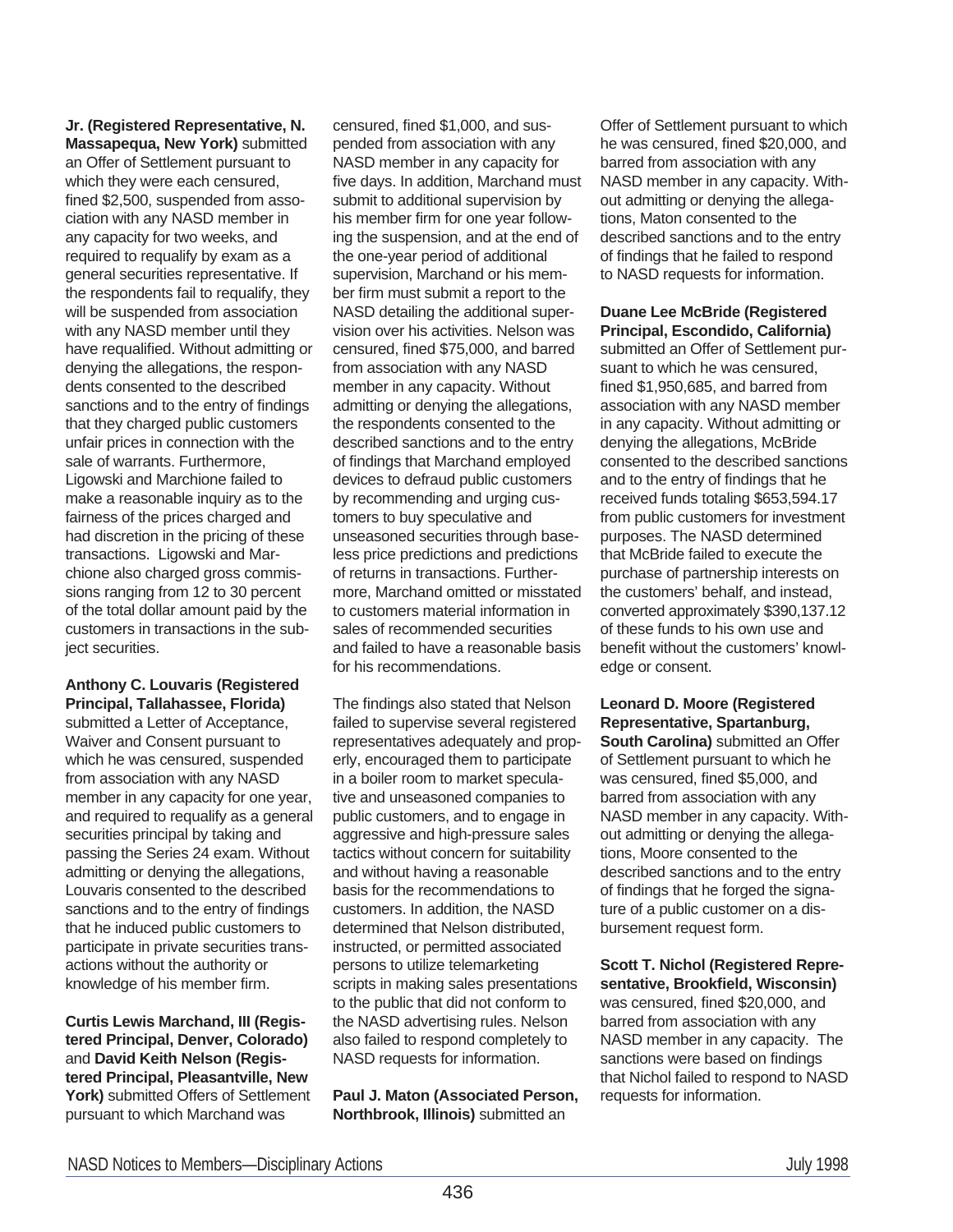# **Thomas Niemczyk (Registered**

**Principal, Syosset, New York)** submitted an Offer of Settlement pursuant to which he was censured, suspended from association with any NASD member in any capacity for two years, and required to requalify by exam prior to becoming associated with any member firm. Without admitting or denying the allegations, Niemczyk consented to the described sanctions and to the entry of findings that he made baseless and improper price predictions pertaining to highly speculative securities. The findings also stated that Niemczyk engaged in unauthorized trading in the accounts of public customers and discouraged, and refused to accept, sell orders from customers on several occasions.

# **Alfred Salvatore Palagonia (Registered Representative, Quogue,**

**New York)** submitted a Letter of Acceptance, Waiver and Consent pursuant to which he was censured, fined \$20,000, and barred from association with any NASD member in any capacity. Without admitting or denying the allegations, Palagonia consented to the described sanctions and to the entry of findings that he failed to respond to NASD requests for information.

**Michael T. Pinto (Registered Representative, Margate, Florida)** submitted an Offer of Settlement pursuant to which he was censured, fined \$6,000, and suspended from association with any NASD member in any capacity for five business days. Without admitting or denying the allegations, Pinto consented to the described sanctions and to the entry of findings that he effected transactions in the account of a public customer without the customer's knowledge or authorization. The findings also stated that, without his member firm's knowledge, Pinto entered into a written agreement with the customer wherein shares of

stock, previously sold from the customer's account to cover a debit balance, would be replaced.

#### **Michael William Riley (Registered Representative, Mt. Vernon, Illi-**

**nois)** submitted a Letter of Acceptance, Waiver and Consent pursuant to which he was censured, fined \$50,000, and barred from association with any NASD member in any capacity. Without admitting or denying the allegations, Riley consented to the described sanctions and to the entry of findings that he signed a public customer's name to a variable life insurance application and a request for liquidation of mutual fund shares with instructions that the \$7,446 proceeds of the liquidation be applied to the insurance policy and another variable life policy, without the customer's knowledge or consent.

# **Janice D. Russo (Registered Rep-**

**resentative, Van Nuys, California)** was censured, fined \$20,000, suspended from association with any NASD member in any capacity for 18 months, ordered to pay \$4,871 in restitution, and ordered to requalify by exam before re-associating with any member firm. The sanctions were based on findings that Russo executed transactions in the account of a public customer without the customer's consent or authorization.

## **Terence Taylor (Registered Representative, Locust Valley, New**

York) submitted a Letter of Acceptance, Waiver and Consent pursuant to which he was censured, fined \$40,000, barred from association with any NASD member in any capacity, and ordered to pay \$21,500 in restitution to a public customer. Without admitting or denying the allegations, Taylor consented to the described sanctions and to the entry of findings that he misused the funds of a public customer through a wire transfer of \$21,500 into his personal

bank account. According to the findings, the customer was misled into believing he was a customer of Taylor's firm and that the funds were being used to purchase securities. The findings also stated that Taylor failed to respond to an NASD request for information.

#### **Scott I. Torres (Registered Representative, Holbrook, New York)**

submitted a Letter of Acceptance, Waiver and Consent pursuant to which he was censured, fined \$125,000, barred from association with any NASD member in any capacity, and ordered to pay \$168,302 in restitution to public customers. Without admitting or denying the allegations, Torres consented to the described sanctions and to the entry of findings that he made material misrepresentations and omitted to disclose material facts in connection with his recommendation of securities to public customers. The findings also stated that Torres made fraudulent price predictions to customers in connection with his recommendation of these securities. Furthermore, the NASD determined that Torres purchased and sold shares of stock in a public customer's account without first obtaining the customer's authorization and failed to testify truthfully to the NASD during an on-the-record interview.

**Abdul H. Umer (Registered Principal, Chicago, Illinois)** submitted a Letter of Acceptance, Waiver and Consent pursuant to which he was censured, fined \$11,000, and suspended from association with any NASD member in any capacity for 30 days. Without admitting or denying the allegations, Umer consented to the described sanctions and to the entry of findings that he exercised discretion in the account of a public customer without obtaining prior written authorization from the customer and prior written acceptance of the account as discretionary by his mem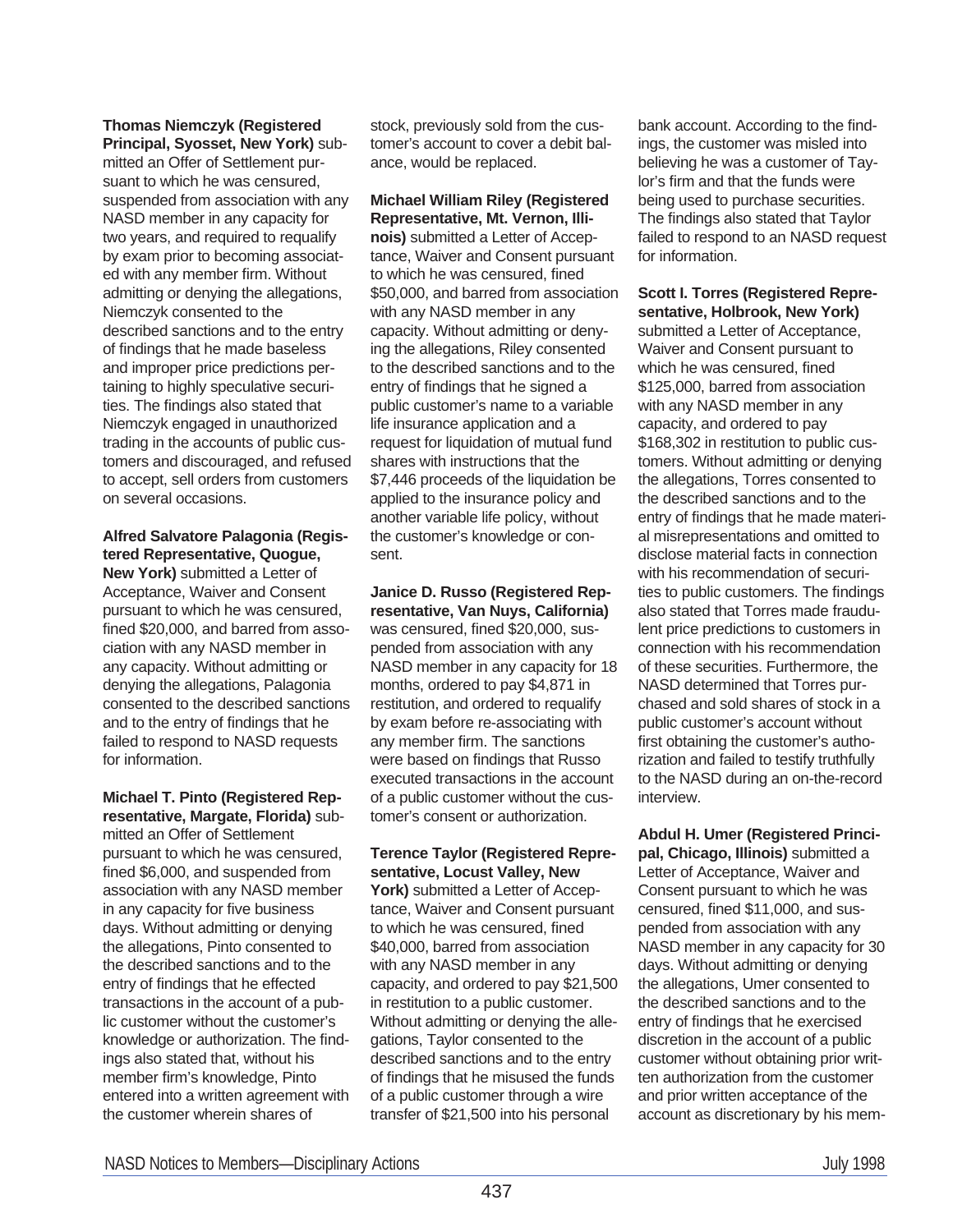ber firm. The findings also stated that Umer guaranteed to cover a customer against losses in the customer's account.

#### **Michael S. Wachs (Registered Principal, New York, New York)**

submitted a Letter of Acceptance, Waiver and Consent pursuant to which he was censured, fined \$250,000, barred from association with any NASD member in any capacity and required to make full restitution to his member firm. Without admitting or denying the allegations, Wachs consented to the described sanctions and to the entry of findings that he misappropriated \$20,800,000 in proceeds by means of false and fraudulent pretenses, representations, and promises for the sale of certain of his member firm's assets and then diverted the proceeds to himself and others.

#### **John Mark Wallach (Registered Representative, Lakeworth, Flori-**

**da)** was censured, fined \$10,000, and suspended from association with any NASD member in any capacity for 30 days. The sanctions were based on findings that Wallach exercised discretion in the accounts of public customers without having the discretionary authority reduced to writing and without having the accounts accepted as discretionary accounts by his member firm.

#### **Sheldon Gary Zimmerman (Registered Principal, San Diego, California)** submitted a Letter of

Acceptance, Waiver and Consent pursuant to which he was censured, suspended from association with any NASD member in any capacity for six months, and ordered after the suspension to requalify by exam in any capacity in which he wishes to become associated or be suspended in those capacities until the time of such requalification. Without admitting or denying the allegations, Zimmerman consented to the described

sanctions and to the entry of findings that he solicited and sold investments to public customers without providing prior written notification to his member firm.

## **Individuals Fined Jacques V. Pessah (Registered**

**Representative, Staten Island, New York)** submitted a Letter of Acceptance, Waiver and Consent pursuant to which he was censured and fined \$10,000. Without admitting or denying the allegations, Pessah consented to the described sanctions and to the entry of findings that he permitted an individual to purchase shares of stock and warrants that traded at a premium in the immediate aftermarket, in contravention of the Board of Governors' Free-Riding and Withholding Interpretation.

# **Henry L. Sullivan, Jr. (Registered Representative, New Orleans,**

**Louisiana)** submitted a Letter of Acceptance, Waiver and Consent pursuant to which he was censured and fined \$15,000. In addition, Sullivan must attend an advanced training program conducted by his member firm and undergo an annual private compliance session with a firm compliance officer for the next two years. Without admitting or denying the allegations, Sullivan consented to the described sanctions and to the entry of findings that he prepared and allowed a public customer to take from his office documents containing a list of the customer's assets maintained at Sullivan's member firm that inaccurately reflected the value of the customer's investments.

# **Decisions Issued**

The following decisions have been issued by the District Business Conduct Committee (DBCC) or the Office of Hearing Officers and have been appealed to or called for review by the National Adjudicatory Council

(NAC) as of May 29, 1998. The findings and sanctions imposed in the decisions may be increased, decreased, modified, or reversed by the NAC. Initial decisions whose time for appeal has not yet expired will be reported in the next Notice to Members.

**Brian D. Angiuli (Registered Representative, Port Washington, New York)** was censured, fined \$16,694, suspended from association with any NASD member in any capacity for 30 days, and required to requalify by exam as a general securities representative. The sanctions were based on findings that Anguili effected securities transactions in the account of a public customer without the customer's authorization.

Angiuli has appealed this action to the NAC and the sanctions are not in effect pending consideration of the appeal.

**Donald Clyde Bozzi, Jr. (Registered Representative, Basking Ridge, New Jersey)** was censured, fined \$30,000, and barred from association with any NASD member in any capacity. The sanctions were based on findings that Bozzi submitted false insurance applications containing numerous misstatements of fact that he knew or should have known were false. Bozzi also provided false information in written and testimonial form during the course of an NASD investigation.

Bozzi has appealed this action to the NAC and the sanctions are not in effect pending consideration of the appeal.

**Michael Bruzzese (Registered Representative, Brooklyn, New York)** and **Nicholas J. Mormando, Jr. (Registered Representative, Brooklyn, New York)** were each censured, fined \$5,000, suspended from association with any NASD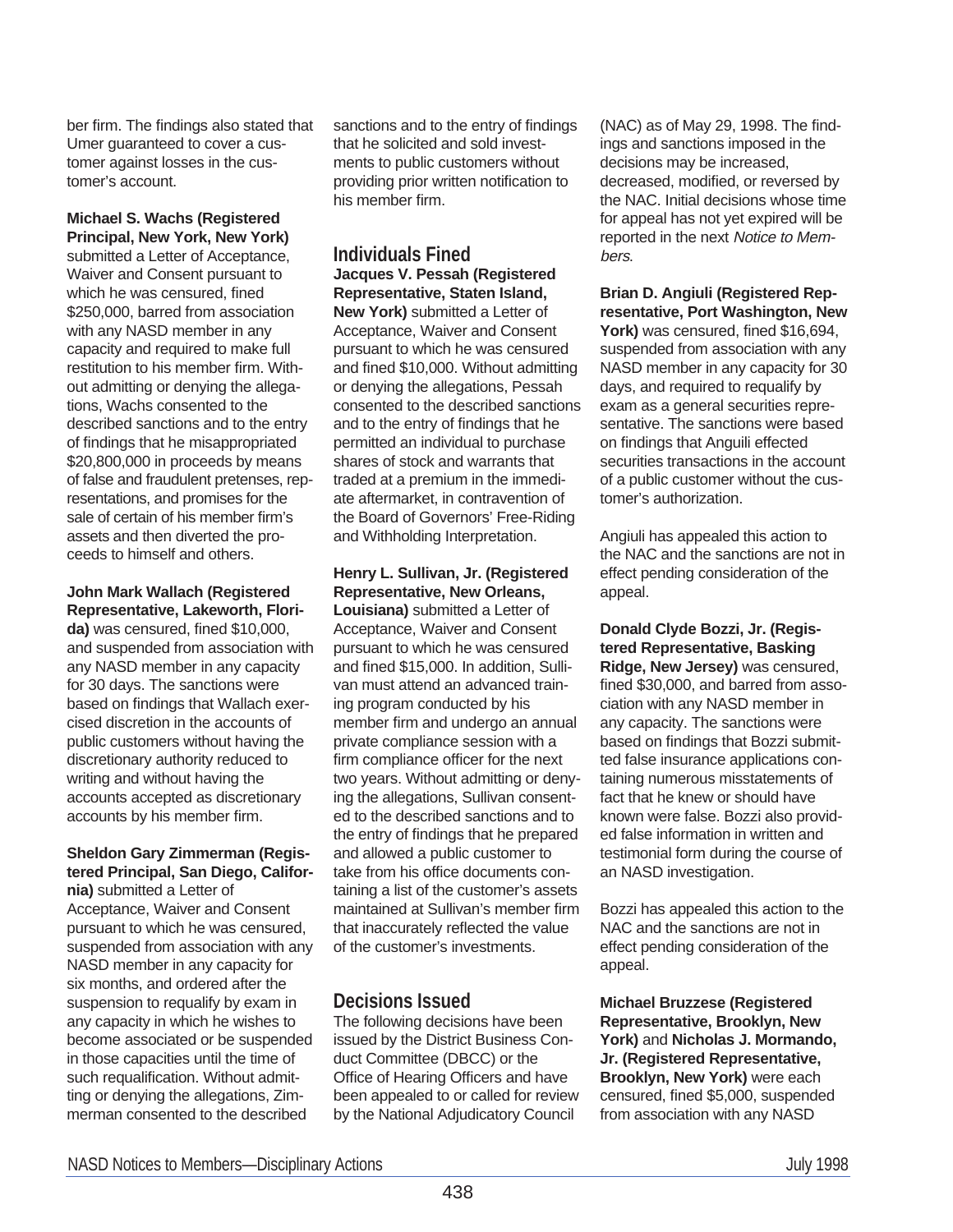member in any capacity for one month, and required to requalify by taking and passing the Series 7 exam. In addition, Bruzzese was required to disgorge to public customers his excessive commissions totaling \$5,407.70, and Mormando was required to disgorge \$227,587.45 in excessive commissions to public customers. The sanctions were based on findings that Bruzzese and Mormando received commissions on their sales of securities to public customers that were excessive and unfair.

The action was called for review by the NAC and the sanctions are not in effect pending consideration of the review.

**Jawahar K. Doshi (Registered Principal, Bayside, New York)** was censured, fined \$30,000, and barred from association with any NASD member in any capacity. The sanctions were based on findings that Doshi entered into an oral agreement with a public customer whereby he agreed to reimburse the customer for any and all future losses incurred in the customer's account in return for a share of any profits generated. Doshi also failed to respond truthfully to the NASD during an on-the-record interview.

Doshi has appealed this action to the NAC and the sanctions are not in effect pending consideration of the appeal.

#### **Henry A. Hale (Registered Principal, Marietta, Georgia)** was cen-

sured, fined \$10,000, and suspended from association with any NASD member in any principal or supervisory capacity for 10 business days. The sanctions were based on findings that Hale failed to supervise reasonably the sales activities of an individual in order to prevent and/or detect the unsuitable trading that occurred in the account of a public

#### customer.

This action has been called for review by the NAC and the sanctions are not in effect pending consideration of the review.

**Institutional Investor Services, Inc. (Chicago, Illinois), Eugene V. Rintels (Registered Principal, Highland Park, Illinois), Joel Chestler (Registered Representative, Glencoe, Illinois),** and **Dennis G. Guy (Registered Principal, Delray Beach, Florida)**. The firm, Rintels, Guy, and Chestler were censured and fined \$170,000, jointly and severally. Rintels, Guy, and Chestler were each suspended from association with any NASD member in any capacity for 90 days and required to take and pass all exams required for the capacities in which they wish to function with an NASD member or cease to function in any such capacity until they requalify. The sanctions were based on findings that the firm, Rintels, Guy, and Chestler, acting through partnerships they created, purchased stocks through dividend reinvestment and stock purchase plan programs (DRIP Plans), received a total discount of \$122,162, and exceeded the limits that each issuer placed on each purchaser contained in the DRIP Plans.

The firm, Rintels, Guy, and Chestler have appealed this action to the NAC and the sanctions are not in effect pending consideration of the appeal.

#### **Gregory Paul Maggipinto (Registered Representative, San Jose, California)** was censured, fined \$25,000, suspended from association with any NASD member in any capacity for 60 days, and required to requalify by exam as a general securities representative. The sanctions were based on findings that Maggipinto effected securities transactions in the account of a public customer

sent of the customer.

Maggipinto has appealed this action to the NAC and the sanctions are not in effect pending consideration of the appeal.

# **Complaints Filed**

The following complaints were issued by the NASD. Issuance of a disciplinary complaint represents the initiation of a formal proceeding by the NASD in which findings as to the allegations in the complaint have not been made, and does not represent a decision as to any of the allegations contained in the complaint. Because these complaints are unadjudicated, you may wish to contact the respondents before drawing any conclusions regarding the allegations in the complaint.

# **Derick Adamson (Registered Representative, Glassboro, New Jer-**

**sey)** was named as a respondent in an NASD complaint alleging that he forged a public customer's signature to establish both a life insurance policy and an insurance service account, permitting the funding of the insurance service account via electronic fund transfers from the customer's personal bank account, and falsified records by changing the customer's address to Adamson's own address. The complaint alleges that Adamson forged the customer's signature on the policy record audit letter and the accompanying statistics document and advised the insurance company to surrender the policy. In addition, the complaint alleges that Adamson caused a \$1,600 loan to be taken against the policy without the customer's knowledge, forged the customer's name on the back of the loan check, and then converted the loan check to his personal use and benefit by depositing it into his personal bank account.

The complaint also alleges that

without the prior knowledge or con-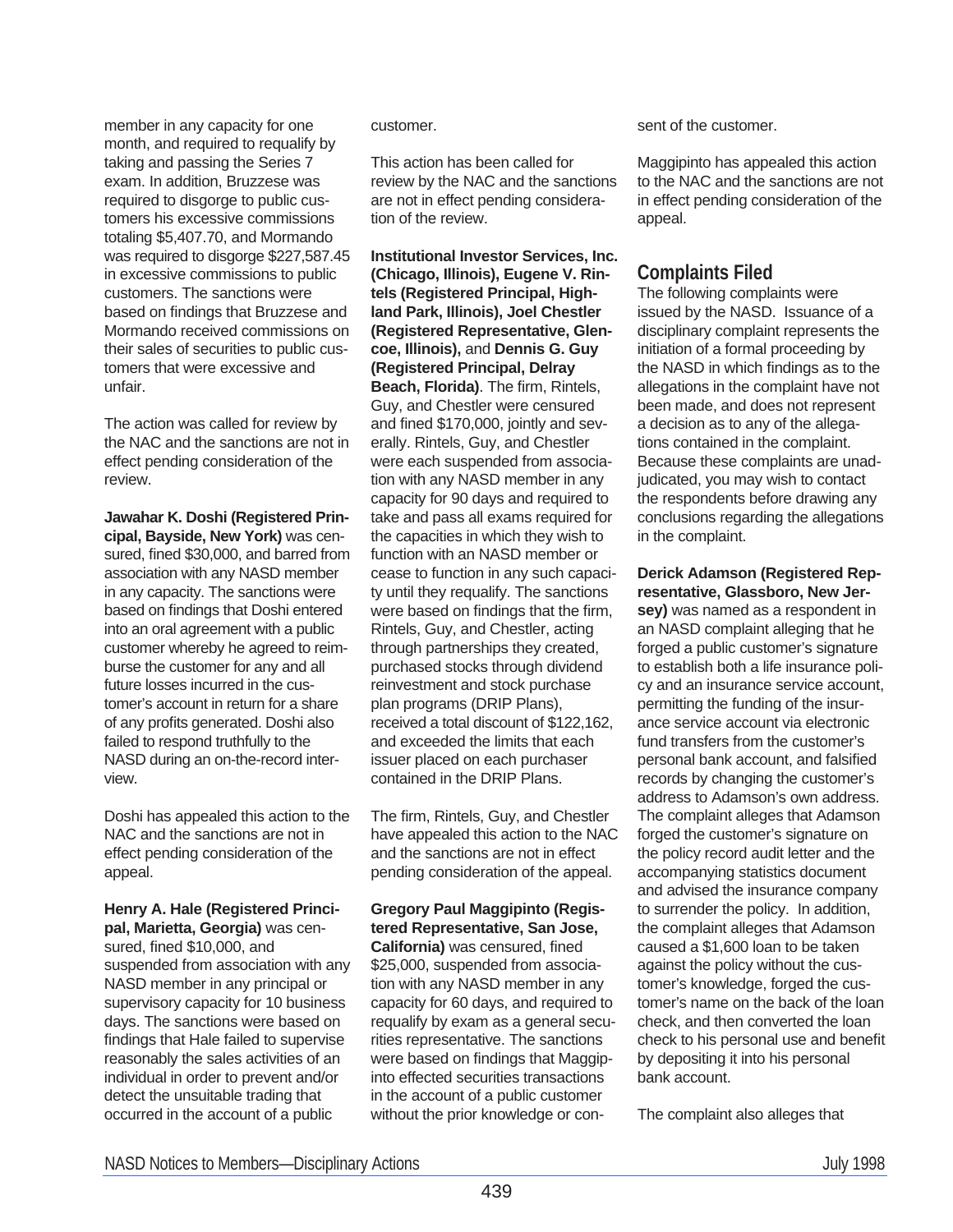Adamson deposited approximately \$16,045.60 into a life access fund account on behalf of a public customer, caused the address for the account to be changed from the customer's address to Adamson's own address, wrote checks totaling \$25,700 against the account, forged the customer's name on each check, converted the checks to his personal use and benefit by depositing the checks into his bank account, and forged the customer's name to a flexible premium annuity application. In addition, the complaint alleges that Adamson failed to respond to NASD requests for information.

**Kurt Fethke (Registered Representative, Los Angeles, California)** was named as a respondent in an NASD complaint alleging that he made unauthorized transactions in the accounts of public customers. The complaint also alleges that Fethke failed to respond to NASD requests for information.

**Robert Anthony Gatto (Associated Person, Brooklyn, New York)** was named as a respondent in an NASD complaint alleging that he came into possession of a check drawn on his employer firm's account. The complaint alleges that Gatto proceeded to have the check in the sum of \$1,093.84 made payable to himself, affixed the signatures of the firm's authorized signatories on the check without their knowledge, authorization or consent, and converted the proceeds of the check to his own personal use and benefit. The complaint also alleges that Gatto failed to respond to NASD requests for information.

**Richard D. Holloway (Registered Representative, Tulsa, Oklahoma)** was named as a respondent in an

NASD complaint alleging that he received insurance refund checks totaling \$1,991.65 for delivery to public customers, but failed and neglected to deliver the refund checks to these customers. The complaint alleges that Holloway converted these funds to his own use and benefit by forging endorsements on each of the checks. The complaint also alleges that Holloway failed to respond to NASD requests for information.

#### **Steven T. Mayes (Registered Representative, Oak Ridge, Tennessee)** was named as a

respondent in an NASD complaint alleging that he received approximately \$1,700 from a public customer to be invested in a mutual fund, but failed and neglected to submit these funds on the customer's behalf. The complaint alleges that Mayes instead maintained possession of the funds for his own use and benefit. The complaint also alleges that Mayes failed to respond to NASD requests to provide information.

**Steven J. Napoli (Registered Representative, Belle Mead, New Jersey)** was named as a respondent in an NASD complaint alleging that he received \$10,000 in cash from a public customer for the purpose of paying insurance premiums, remitted a total of \$7,300 on the insurance policy, and failed to remit the remaining \$2,700 to the insurance company. The complaint alleges that Napoli commingled the remaining \$2,700 received from the customer with his own personal funds and converted the funds to his own personal use and benefit without the customer's knowledge, authorization, or consent. The complaint also alleges that Napoli failed to respond to NASD requests for information.

**Christopher John Plucinski (Registered Representative, Stevenson Ranch, California)** was named as a respondent in an NASD complaint alleging that he received \$35,000 from a public customer for the pur-

pose of investing in a growth and income fund. The complaint alleges that Plucinski did not apply the funds as directed by the customer, and instead, converted the funds to his personal use and benefit by depositing the funds into his bank account and writing personal and business checks on the funds.

**Donald E. Radle (Registered Principal, Springfield, Missouri)** was named as a respondent in an NASD complaint alleging that he made unsuitable recommendations to customers in the purchase, liquidation, and subsequent repurchase of the same mutual fund, resulting in unnecessary sales and commission charges totaling \$86,375.

**Milson Carroll Raver, Jr. (Registered Representative, Sea Girt, New Jersey)** was named as a respondent in an NASD complaint alleging that he misused customer funds and schemed to defraud by soliciting public customers to invest in a purported "Regulation D, Rule 504 Offering" for a company that he represented to be incorporated in New York, but which in actuality was never incorporated in New York State. The complaint alleges that, although Raver represented to the customers that their funds would be deposited into an escrow account and would be refundable, he instead deposited \$14,000 in customer funds into a corporate account which he established and used the account to pay for personal expenses.

The complaint also alleges that Raver received an additional \$1,000 from a public customer that was never deposited into the corporate account. The complaint alleges that the public customers requested that Raver return the investment, but no reimbursement was ever made, nor were shares ever delivered to them. The complaint also alleges that Raver failed to give his employer firm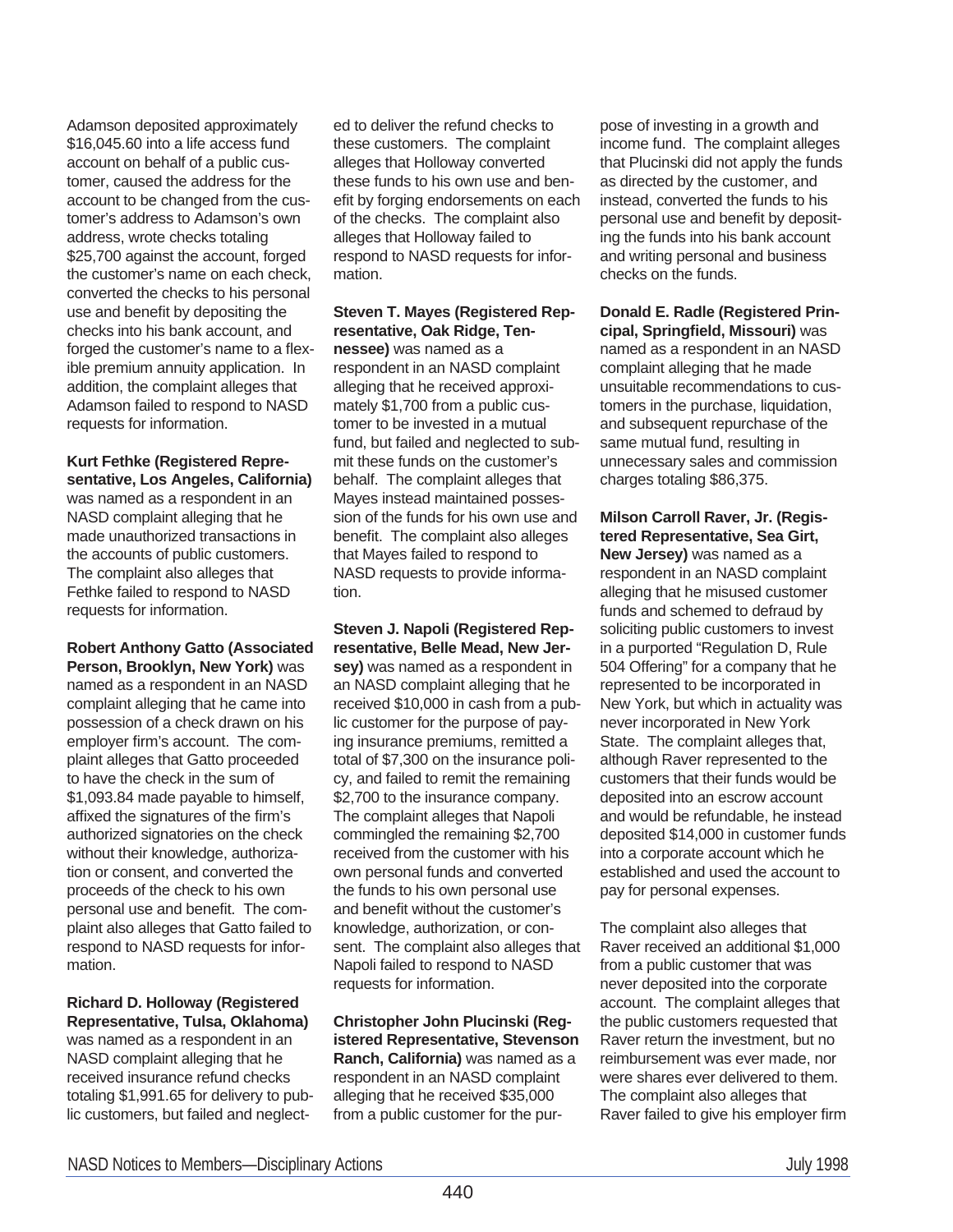notice of his participation in, and compensation received from, the alleged private securities transaction. Finally, the complaint alleges that Raver failed to respond to NASD requests for information.

#### **Firm Expelled For Failure To Pay Fines, Costs, And/Or Provide Proof Of Restitution In Connection With Violations Andover Securities, Inc.**, Kansas City, Missouri (May 26, 1998)

# **Firms Suspended**

The following firms were suspended from membership in the NASD for failure to comply with formal written requests to submit financial information to the NASD. The actions were based on the provisions of NASD Rule 8210 and Article VII, Section 2 of the NASD By-Laws. The date the suspensions commenced is listed after the entry. If the firm has complied with the requests for information, the listing also includes the date the suspension concluded.

**Avatar Financial Group, LTD**, Blue Bell, Pennsylvania

(May 20, 1998)

**Carlisle Investment Group**, Chicago, Illinois (April 30, 1998)

**Duke & Co., Inc.**, New York, New York (May 29, 1998)

**Marsh, Block & Co., Inc.**, New York, New York (April 30, 1998)

**Meyers Pollock Robbins, Inc.**, New York, New York (April 30, 1998)

**Schuparra Securities Corporation**, San Antonio, Texas (May 20, 1998)

**Sierra Pacific Capital**, Olympic Valley, California (April 30, 1998)

**TBD Capital Markets Trust**, Miami, Florida (May 29, 1998)

**TSG B/D, Inc.**, New York, New York (April 30, 1998)

**Unified Investments, Inc.**, Jackson, Mississippi (April 30, 1998)

**Wall Street Markets Group**, New York, New York (April 30, 1998)

**Winston Rodgers & Otalvaro, Inc.**, New York, New York (April 30, 1998)

**Wise Choice Discount**, New York, New York (May 20, 1998)

**WR Lazard, Laidlaw, Inc.**, New York, New York (May 20, 1998)

## **Firms Whose Registrations Were Suspended Pursuant To NASD Rule 9622 For Failure To Pay Arbitration Award Andover Securities Inc.**,

Kansas City, Missouri (June 17, 1998)

**Bishop Allen, Inc.**, New York, New York (June 4, 1998)

**Euro-Atlantic Securities, Inc.**, Boca Raton, Florida (June 1, 1998)

**First Cambridge Securities Corp.**, New York, New York (June 4, 1998)

**Global Strategies, Inc.**, New York, New York (June 12, 1998)

**Greenway Capital Corp., n/k/a Cortlandt Capital Corp.**, New York, New York (June 4, 1998)

**LaCroix Alexander Financial Corp.**, Newport Beach, California (May 26, 1998)

**Meyers Pollock Robbins, Inc.**, New York, New York (June 11, 1998)

**State Street Capital Markets Corp.**, New York, New York (June 1, 1998)

**Sterling Foster & Company, Inc.**, Uniondale, New York (June 17, 1998)

**T.L. Group, Inc.**, Fort Worth, Texas (June 11, 1998)

# **Suspensions Lifted**

The NASD has lifted the suspension from membership on the dates shown for the following firms because they have complied with formal written requests to submit financial information.

**Avex Investments, Inc.**, Dallas, Texas (June 3, 1998)

**Clemente Fund Management, Inc.**, New York, New York (May 20, 1998)

**Euromax Financial Services, Inc.**, Daly City, California (May 20, 1998)

**Plumwood Securities Corporation**, Libertyville, Illinois (May 26, 1998)

**Individuals Whose Registrations Were Revoked For Failure To Pay Fines, Costs And/Or Provide Proof Of Restitution In Connection With Violations Casady, Gregory A.**, Kansas City, Missouri (May 26, 1998)

**Khan, Mohammed L.**, Altamonte Springs, Florida (June 9, 1998)

**Sun, Zhen J.**, Brookline, Massachusetts (May 26, 1998)

**Szymanski, Frank R.**, New Lenox, Illinois (May 26, 1998)

## **Individuals Whose Registrations Were Suspended Pursuant To NASD Rule 9622 For Failure To**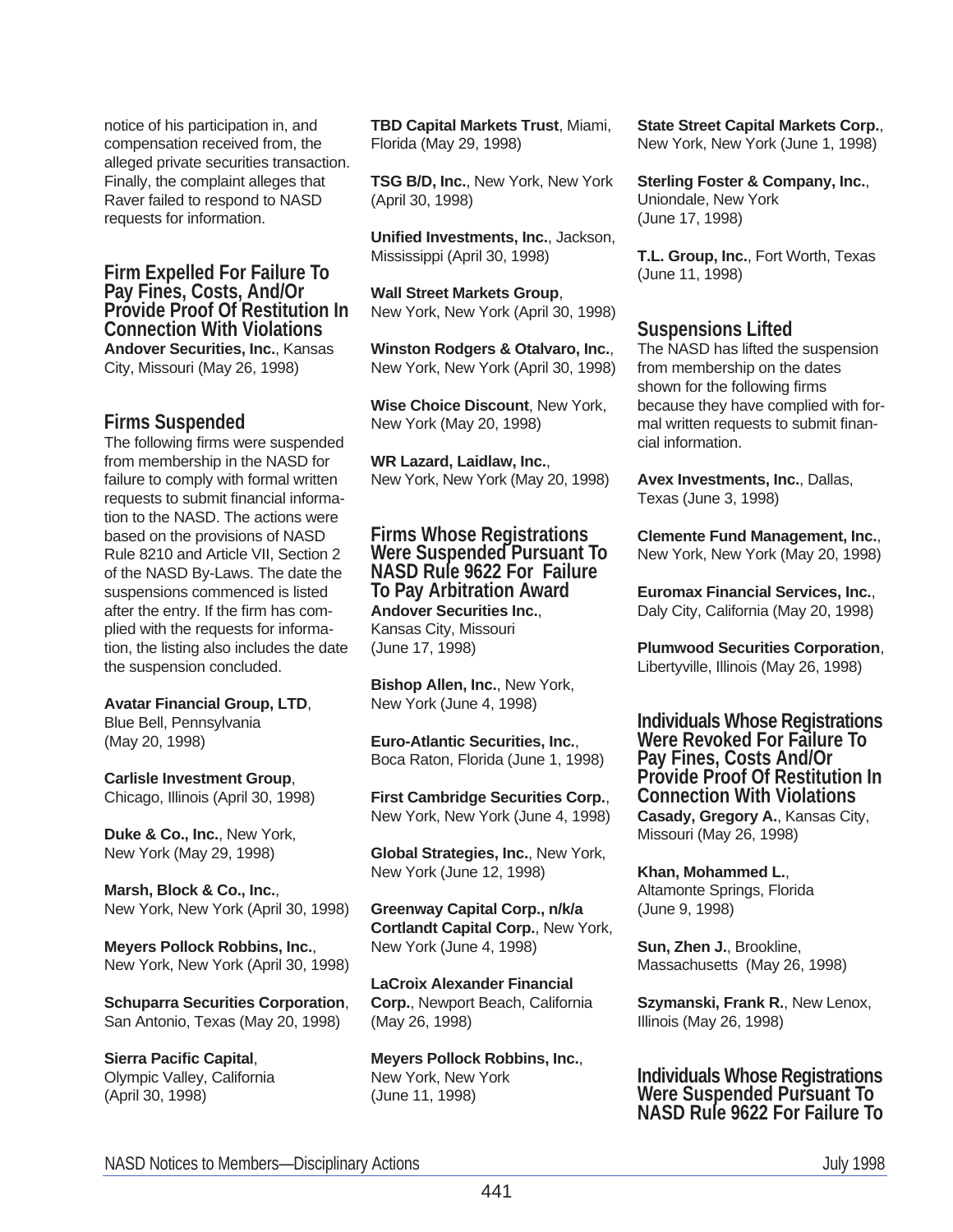# **Pay Arbitration Award**

**Corbett, Timothy**, Havertown, Pennsylvania (June 4, 1998)

**Forfia, Robert P.**, Ridgewood, New Jersey (June 9, 1998 to June 16, 1998)

**Hauke, Thomas**, West Orange, New Jersey (June 18, 1998)

**Hiers, John**, Corona, California (June 17, 1998)

**Hosang, Ian Richard**, Brooklyn, New York (June 17, 1998)

**Ihm, Jeffrey Peter**, Farmingdale, New York (June 11, 1998)

**Knight, Michael E.**, Addison, Illinois (May 27, 1998)

**McGavern, Terry J.**, Lee's Summit, Missouri (June 17, 1998)

**Mellul, Elie**, Great Neck, New York (June 4, 1998)

**Mormando, Christopher**, Staten Island, New York (June 17, 1998)

**Roach, Donna**, Murrieta, California (May 26, 1998)

#### **Rotgers, Richard, Jr.**, West Babylon, New York (June 4, 1998)

#### **NASD Regulation Sanctions 13 Former Stratton Oakmont Principals And Registered Representatives For Sales Practice Violations**

NASD Regulation announced that 13 individuals, including two former managing directors and principals previously associated with Stratton Oakmont, Inc., have been censured, fined, and suspended or permanently barred from the securities industry. Stratton Oakmont Inc., a broker/dealer, was expelled from the NASD in

#### December 1996.

Jordan Shamah of North Hills, New York, a general securities principal and former managing director and partner in the firm, and Irving Stitsky of Brookville, New York, a general securities principal and former managing director and junior partner in the firm, have consented to be censured and permanently barred from the industry. In addition, Stitsky has been ordered to pay a fine of \$100,000. The allegations against them, which they neither admit nor deny, include engaging in fraudulent sales practices and failing to supervise others who engaged in such practices; fraudulently failing to make a bona fide public distribution during an offering; and violating a lock-up requirement in connection with a public offering. These findings result from three separate NASD Regulation disciplinary actions.

This brings to 13 the number of former principals and employees of Stratton Oakmont who have recently settled sales practice actions brought against them by NASD Regulation. The settlements are the result of an ongoing, stepped-up effort by NASD Regulation to hold not only brokerage firms accountable for sales practice violations, but also the individual brokers who commit them. Sanctions against these individuals range from suspensions of three months to permanent bars from the securities industry, and fines of up to \$100,000.

Former Stratton Oakmont employees sanctioned in conjunction with their actions while at the firm include:

- Chad Beanland of North Babylon, New York, general securities representative: censure, bar, and \$10,000 fine;
- Andrew Steven Friedman of Plainview, New York, general securities principal: censure, bar, and

#### \$50,000 fine;

- Howard Gelfand of Roslyn, New York, general securities principal: censure, six-month suspension, \$20,000 fine, and requirement to requalify by examination;
- Patrick Hayes of Valley Stream, New York, general securities principal: censure, six-month suspension, \$10,000 fine, and requirement to requalify by examination;
- David Heredia of Long Beach, New York, general securities representative: censure, bar, and \$100,000 fine;
- Lauren Lessard of Northport, New York, general securities representative: censure, three-month suspension, \$5,335 in restitution, \$15,000 fine, and requirement to requalify by examination;
- Richard Ringel of Roslyn, New York, general securities representative: censure, bar, and \$50,000 fine;
- Peter Rubenstein of Melville, New York, general securities representative: censure, three-year suspension, \$20,000 fine, and requirement to requalify by examination;
- Mark Slakter of Upper Saddle River, N.J., general securities representative: censure, 11-month suspension, and \$15,000 fine;
- Bonnie Vandenberg of Roslyn, New York, general securities representative: censure, six-month suspension, \$10,000 fine, and requirement to requalify by examination; and
- Samuel Weber of Dix Hills, New York, general securities representative: censure and bar.

In addition, disciplinary proceedings